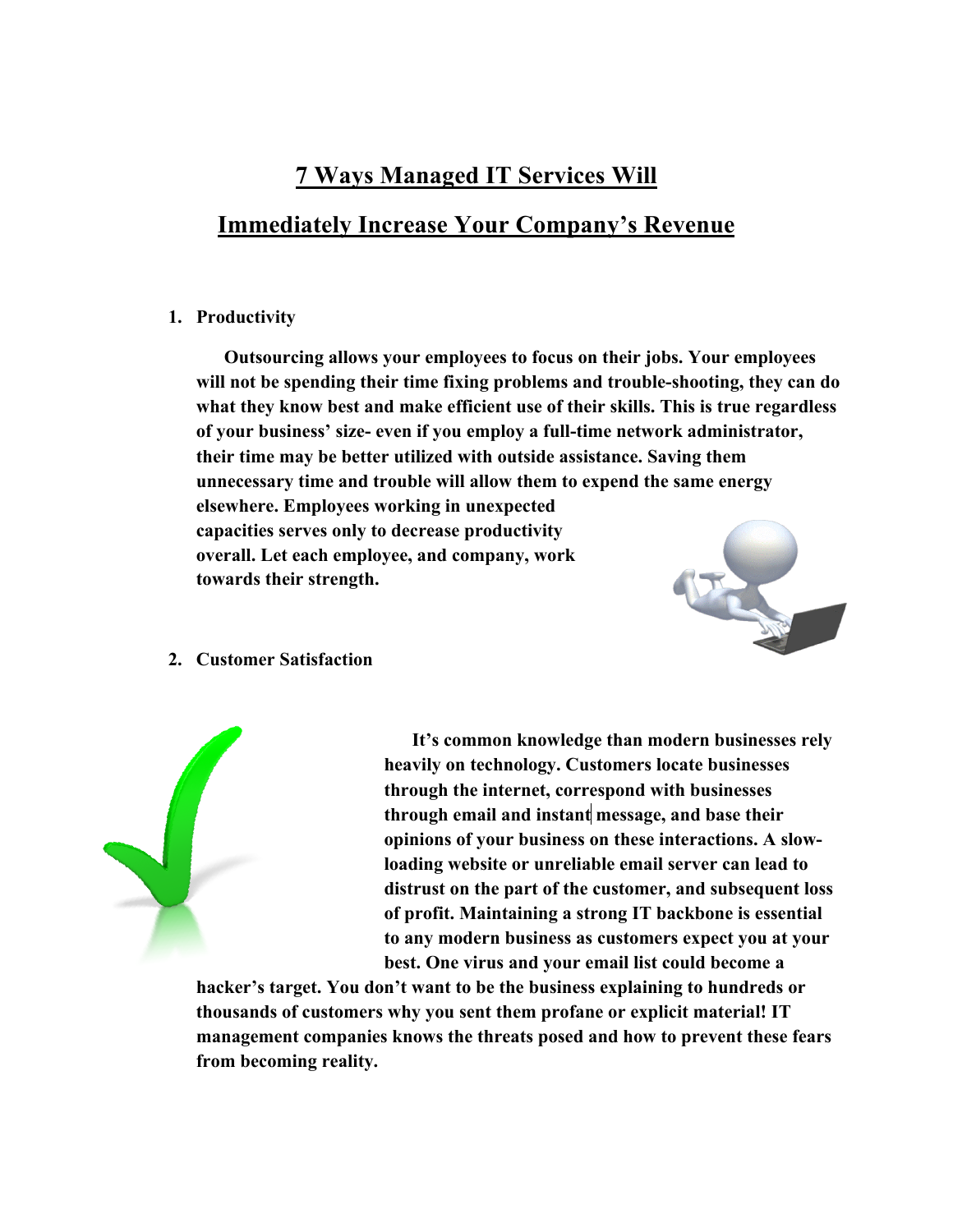#### **3. Cost Efficiency**

**Employing "in-house" IT professionals is expensive. In addition to the standard expenses, which are no light matter, IT professionals require constant training. The IT field change is constantly changing and in order to keep up-to-date with new software, hardware, and potential threats money must be set aside for furthered education of IT personnel. Working with an outside company can provide this experience to your business without the extreme costs. In addition to having trained and experienced** 



**field experts, IT companies bring extensive resources to your business. Everything available to experts, knowledge, experience, and tools, all become available to you and your business without the extreme cost and time requirements.**

### **4. Specialization**



**Unexpected things happen and disaster may strike, if this happens you certainly want your problems fixed as quickly as possible. Some problems are simply too large for individuals to handle, and it is at times like these that outsourcing becomes particularly useful. If your email server crashes or your website goes down you don't have any time to waste. A specialized company with extensive experience is the fastest and safest way to ensure your operation in these times of crisis. Working with IT experts your problems can be quickly identified, solved, and prevented from occurring again.**

**5. Reliability**

**Working with a dedicated IT management company you need not worry about viruses, malware, hackers, hardware failure, data loss, and other potential dangers. Measures are taken to prevent these things from occurring and, should**  Working with a well company you need not worry about virusely,<br>malware, hackers, hardware failure, data loss,<br>and other potential dangers. Measures are taken<br>to prevent these things from occurring and, should<br>disaster stri